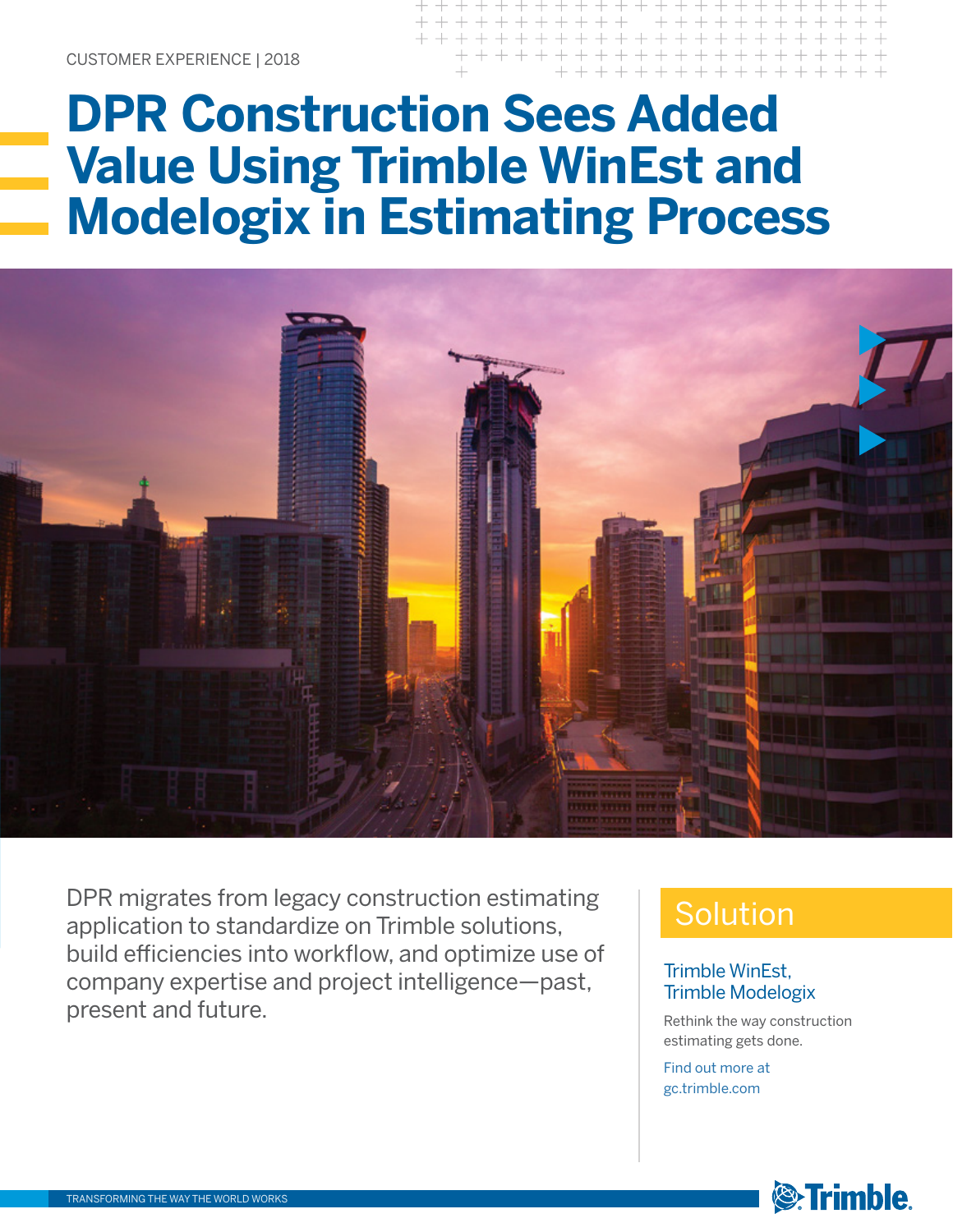# **overview**

DPR Construction is a national general contractor and construction manager specializing in technically challenging and complex projects.



## CHALLENGE

DPR was looking to upgrade its legacy construction estimating application to a comprehensive solution that would allow the company to improve the use of project data, cost history and trends throughout project delivery.

DPR Construction is a national general contractor and construction manager specializing in technically challenging and complex projects. Founded in 1990 in Redwood City, Calif. with a forward-thinking and entrepreneurial spirit, DPR has grown into a multibillion dollar organization with offices in nearly every major region in the United States. This success has helped DPR rank among the top 50 general contractors in the U.S. by Engineering News-Record (ENR) for more than 20 years.

## **SOLUTION**

Recognizing technology innovation is the cornerstone for delivering both greater efficiency for customers and competitive advantage, DPR recently switched from a legacy construction estimating application to improve and standardize its estimating processes on Trimble® WinEst, a comprehensive and highly customizable construction estimating system, and Trimble Modelogix for conceptual estimating and cost modeling.

#### Needing more from an estimating tool

Like all construction companies, DPR creates volumes of data every day, throughout every project. Use of that data — past, present and future, is invaluable to enabling DPR to build great buildings; engage the right people at the right time; establish best practices to eliminate waste and maximize resources; and to exceed customers' expectations.

Alan Watt, preconstruction technology leader at DPR explains how the company outgrew its legacy estimating system.

"As DPR grew, we realized we needed more than just a mix of estimating tools that performed takeoffs and generated bids. We needed an estimating platform that would help us make better use of project data, create insights, and allow our project teams and clients make better decisions by utilizing the incredibly valuable project and cost history that's created at DPR," said Watt.

A few DPR estimators had used WinEst about 10 years ago working on a joint venture with another construction company and liked what they saw. That sparked an evaluation of their estimating tools.

"We were looking for a technology partner that would help us help our customers through smarter, faster decisions based on data, not guesses. And, we wanted a partner that shared our vision for what our estimating platform could provide to maximize our investment. Trimble was that partner," Watt added.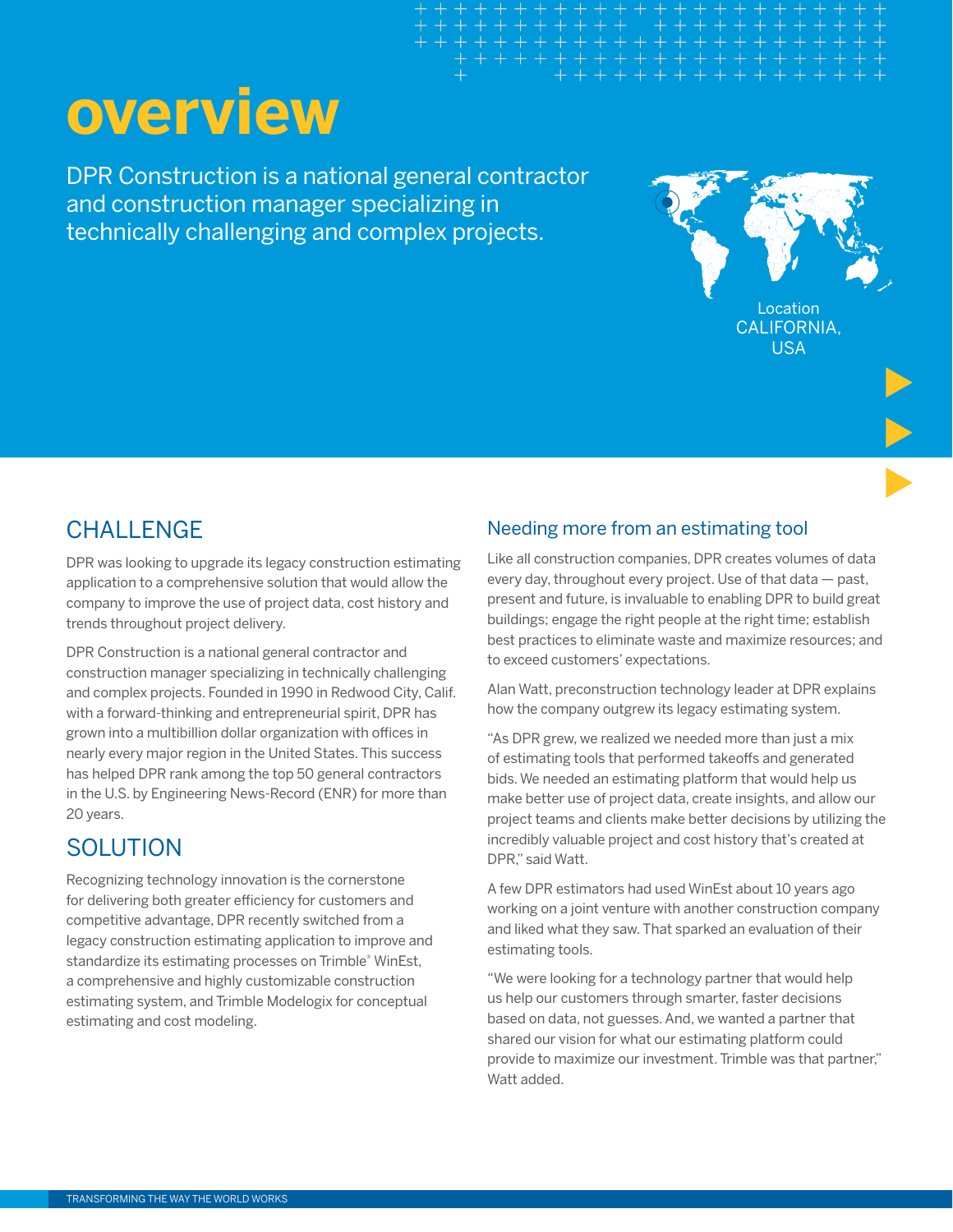

After thorough evaluation of other applications, DPR decided to migrate from a legacy construction software and a number of in-house applications to WinEst due to its ease of use, powerful features, database structure, the ability to connect 3D models to the estimating process, the flexibility to adapt to DPR's processes, and speed in building out comprehensive, accurate estimates and reports.

DPR also selected Modelogix to extend its estimating bestpractices through historical cost analysis and modeling, leveraging past project estimates using a variety of industry standard (Masterformat & Uniformat) and DPR-specific coding structures.

"We evaluated other solutions but once we saw Modelogix we realized it was a solution we needed," said Watt.

#### Setting up for success

To ensure a successful transition to WinEst and Modelogix, DPR's technology and innovation team — under the direction of Alan Watt — took the time to ensure the solution was "fully baked and ready to go" before rolling it out to the broader team of estimators and project managers. They spent about three months building the cost database and configuring the software to align with the company's workflow.

The team also established a training program, including the appointment of internal regional champions that would support the 350 estimators and project managers using the systems and gather user feedback during the pilot for additional process improvements during roll out.

Watt credits some success in implementation to Trimble support and professional services. "Anytime we ran into a challenge or had a feature request we were able to speak directly with a developer within hours. Access to Trimble's product management team and their willingness to work with us to address concerns or add features makes Trimble a great technology partner."

Once the training program was established, DPR was able to get everyone up and running with one-day regional training sessions.

#### Winning with WinEst

Feedback was immediate and positive. Users like the familiar look and feel of WinEst and the ability to easily customize options for their own preferences without disruption to their workflow. More importantly, users like the speed and ease of working in the estimating spreadsheet, accessibility to a central item-cost and assembly database, and the ability to easily maintain that information through the course of preconstruction.

For example, WinEst's powerful filtering capabilities and robust data import and export capabilities save time and help drive better decisions. XML import and export capabilities in WinEst allow administrators to write custom interfaces that extend the application to support additional workflows, export data out to DPR's highly customized reporting module, import a library of WBS codes supporting a client's preferred format or to import cost data from subcontractors and easily generate reports. "This type of customization and automation saves us hours of manual data entry work, freeing up time for higher value work," added Watt.